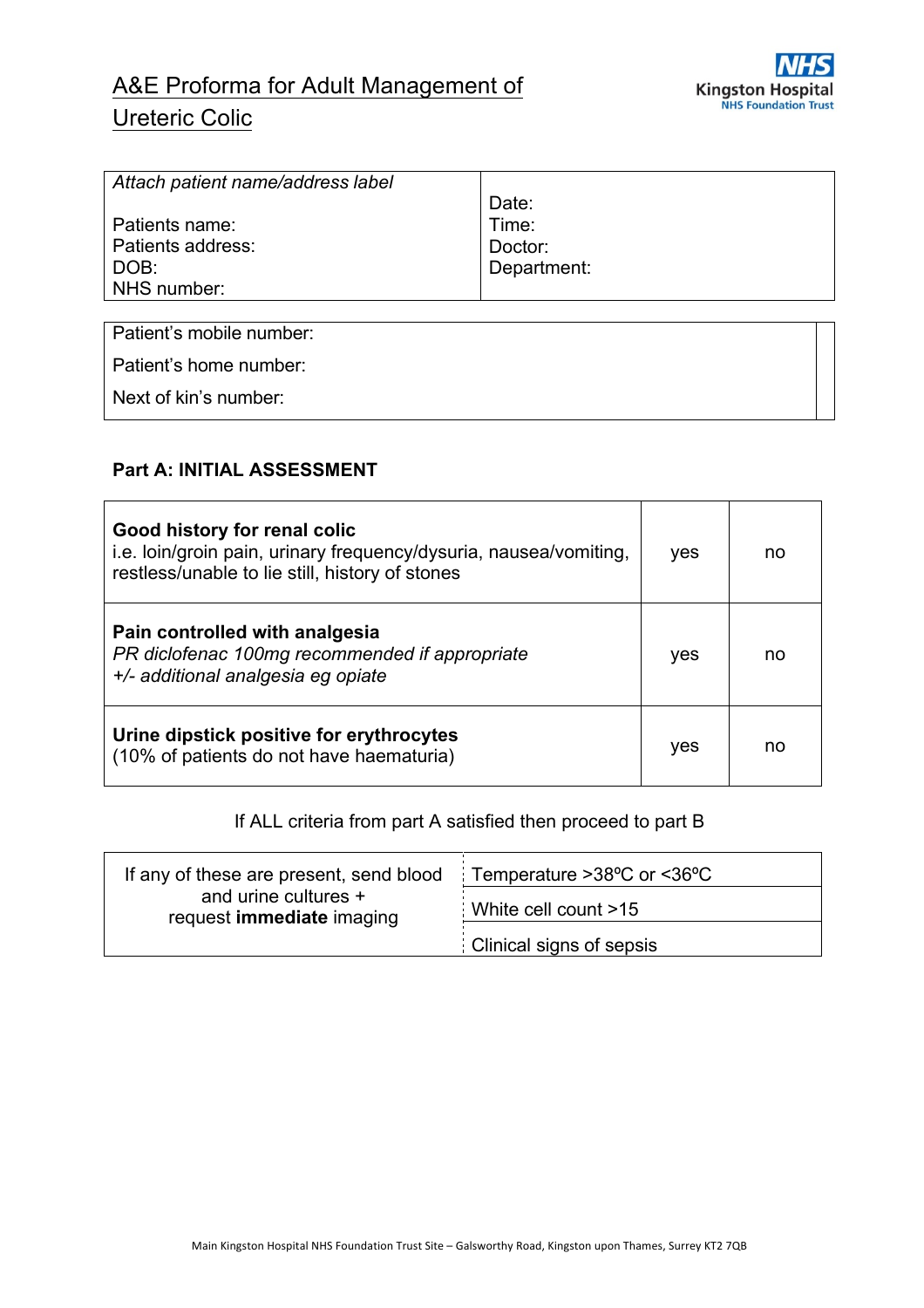#### **Part B: INVESTIGATIONS**

**Bloods:** FBC/U&E/CRP/calcium/phosphate/urate

**Urine:** Send for MC&S if dipstick positive for nitrites/leucocytes

**Imaging:** If ≤30 years old and female or pregnant consider an **US KUB first**

If patient has had a CT KUB within 3 months with a stone identifiable on the scout film, consider an **abdominal x-ray** first

# **PLACE REQUEST FOR A NON CONTRAST CT KUB ON CRS WITH ALL RELEVANT CLINICAL HISTORY, INCLUDING PREGNANCY STATUS.**



### **Part C: REVIEW AFTER CT. DISCHARGE OR REFER TO UROLOGY?**

If no renal calculi on CT KUB consider alternative pathology.

CT Scan confirms ureteric stone. Any of below present?

| Serum creatinine >130 micromol/L<br>or increase of > 25 micromol/L from baseline if baseline >130 | yes | no |
|---------------------------------------------------------------------------------------------------|-----|----|
| Clinical signs of sepsis                                                                          | yes | no |
| Stone > 7mm in size                                                                               | yes | no |
| Single kidney or abnormal contralateral kidney                                                    | yes | no |
| Uncontrolled pain                                                                                 | yes | no |
| <b>Bilateral ureteric stones</b>                                                                  | yes | no |
| Scan shows other urological pathology                                                             | yes | no |
| Pregnancy                                                                                         | yes | no |

Any 'yes' should trigger referral to / discussion with the surgical team who are required to assess the patient, justify and record in the clinical notes any deviations from the proforma or arrange inpatient admission as appropriate

If none of above, patient can be discharged with urgent referral to stone clinic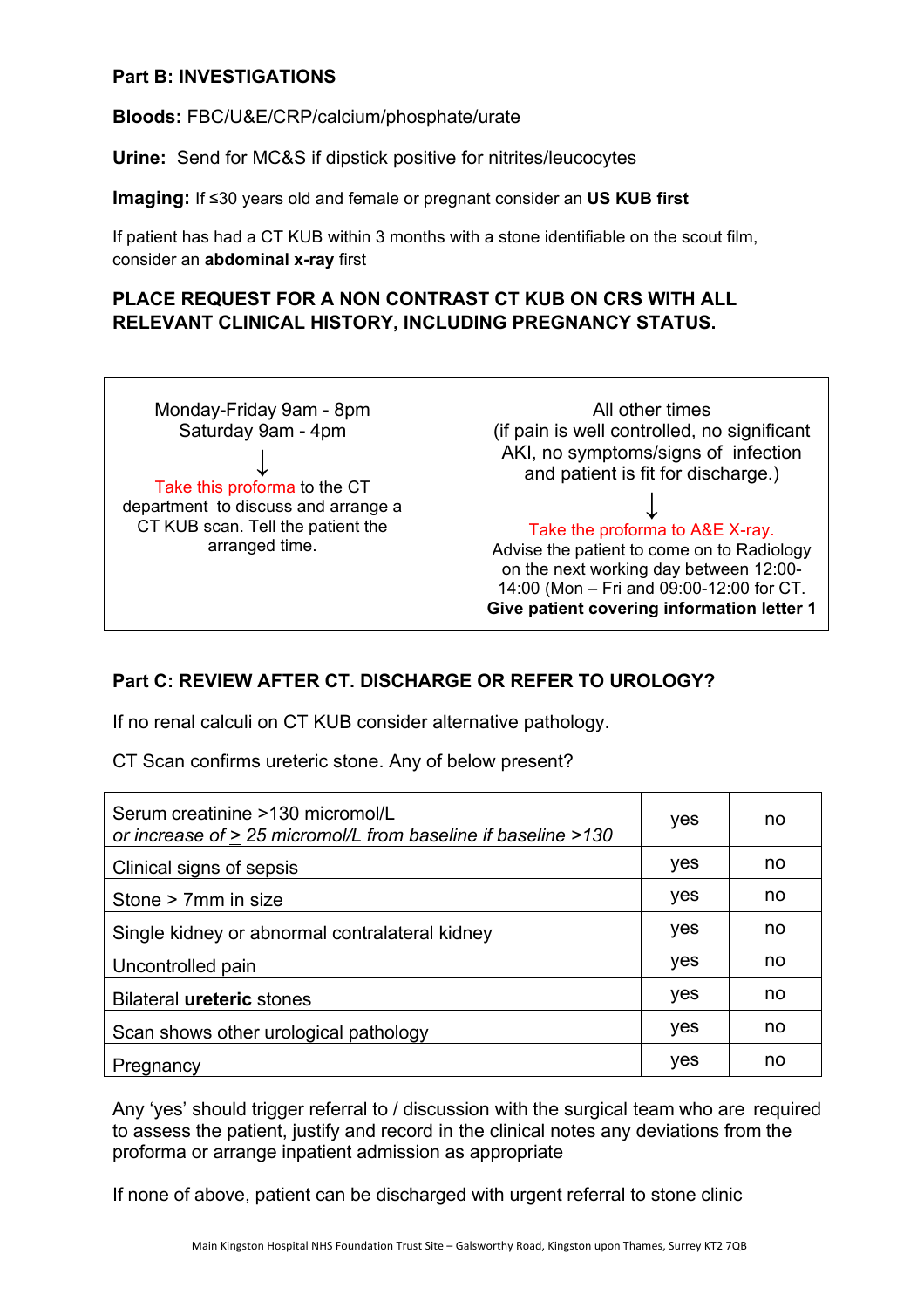# **Part D: Discharge and Refer to Stone Clinic**

| Full history and examination has been documented on CRS                                                                                        |  |
|------------------------------------------------------------------------------------------------------------------------------------------------|--|
| FBC/U&E/CRP/calcium/phosphate/urate have been sent to the lab                                                                                  |  |
| Prescribe adequate analgesia TTO                                                                                                               |  |
| Diclofenac suppositories are recommended as first line                                                                                         |  |
| Print and give the patient covering information letter 2                                                                                       |  |
| Complete stone clinic referral form with patient details and summary of CT<br>report. Leave in reception for collection by Urology Secretaries |  |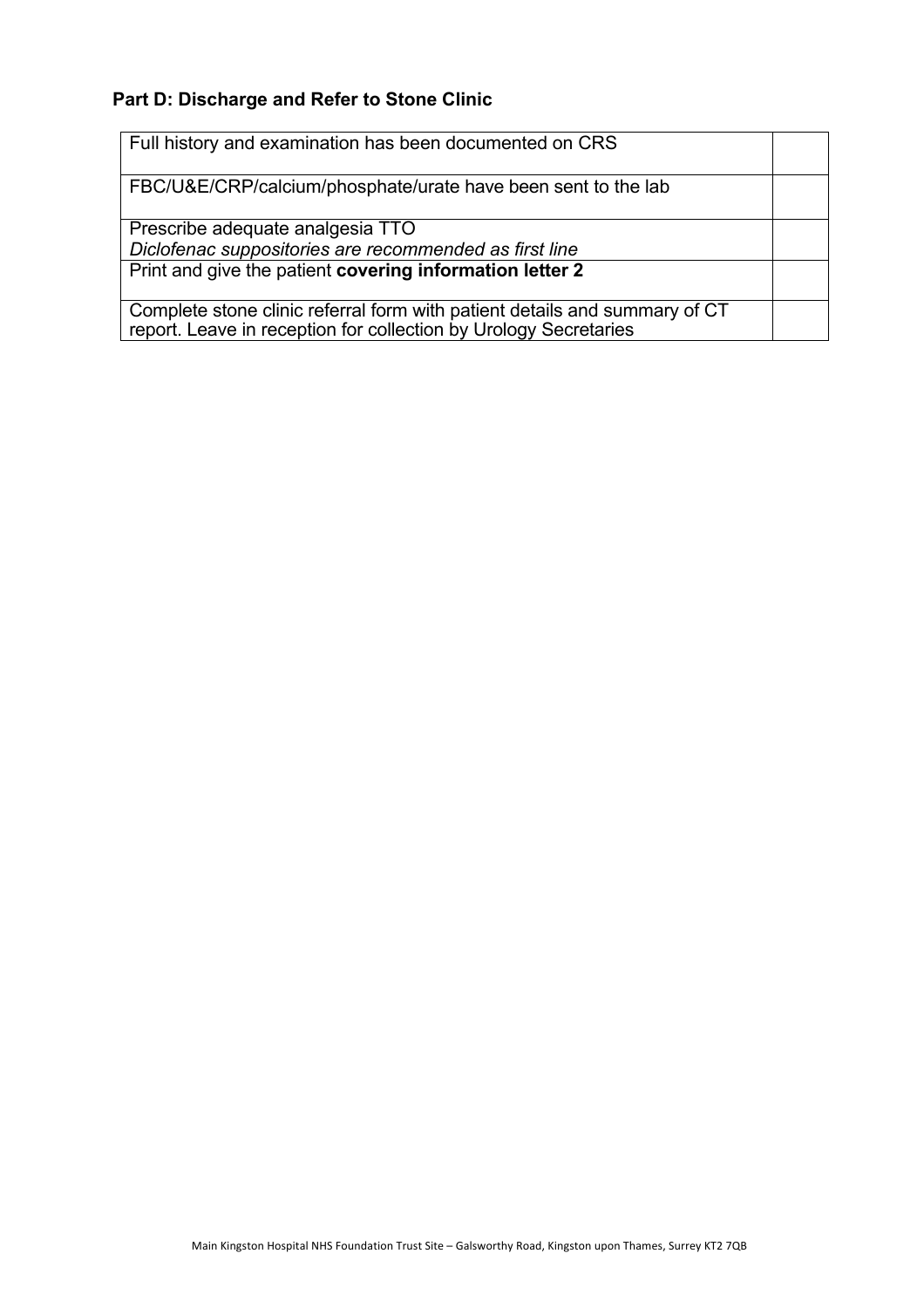

Kingston Hospital Galsworthy Road Kingston upon Thames Surrey KT2 7QB

Dear

It is suspected that you may have a kidney stone. In order to confirm this diagnosis we have requested a CT scan/ultrasound scan. It is essential that you attend this scan so that the next step in your treatment can be planned

You should come to the CT Department the next working day, between 12:00-14:00 Monday to Friday or between 09:00-12:00 on Saturdays. You will have an appropriate investigation for a kidney stone which may be a CT scan or Ultrasound scan. If the request is changed to by the radiologist from a CT to an ultrasound scan, you will receive a call from the Ultrasound Department.

Following the scan you will be asked to book in at A&E reception. When the report is received you will be seen by a doctor, who will explain the results and advise you of the next steps.

You will be prescribed painkillers to take home, please take these as advised.

If you develop any of the following symptoms, please come back to A&E:

- Uncontrolled pain
- High temperature
- Shivers or chills
- Vomiting
- Feeling unwell

Yours sincerely,